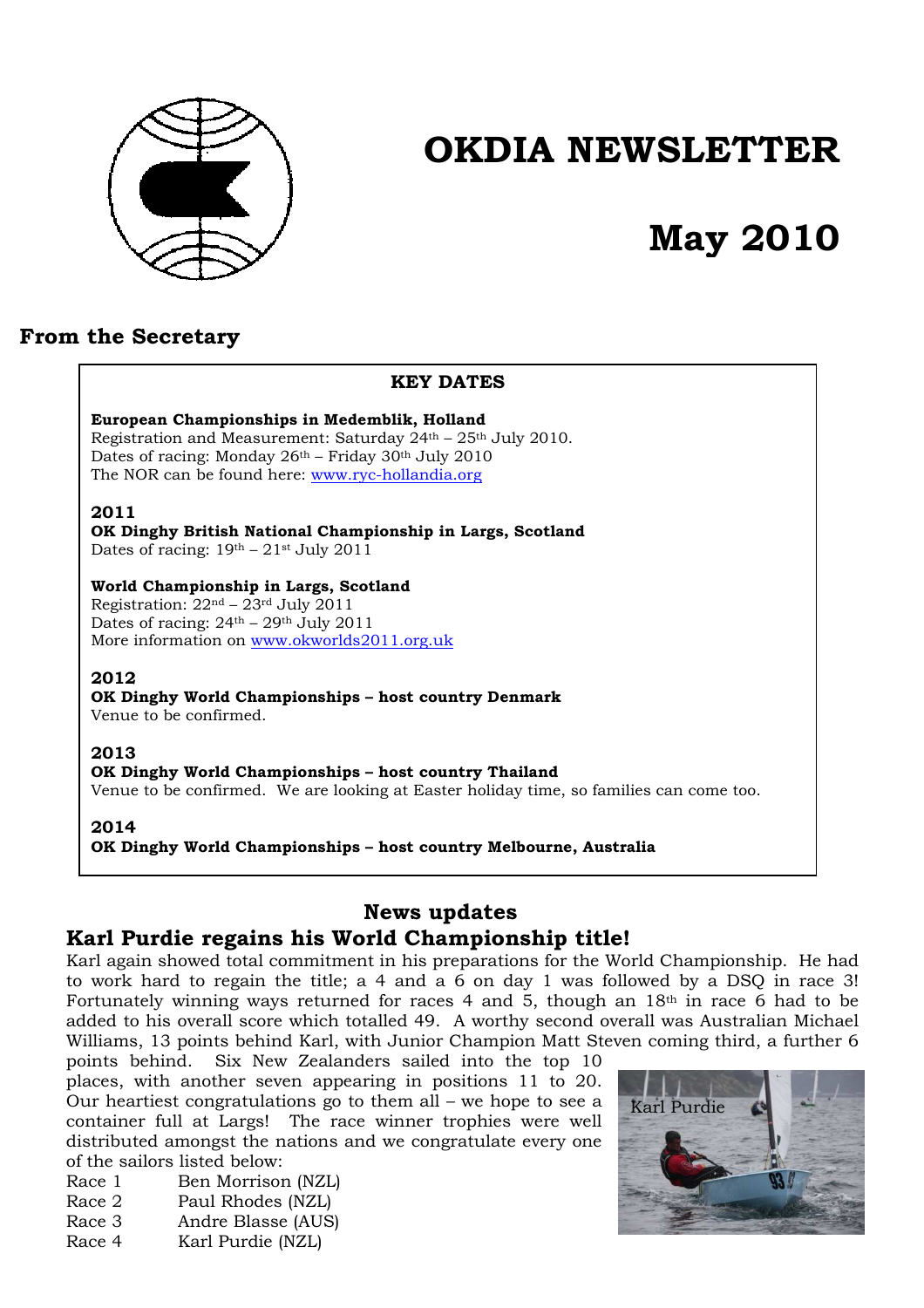- Race 5 Karl Purdie (NZL)
- Race 6 Andre Blasse (AUS)
- Race 7 Thomas Hansson-Mild (SWE)
- Race 8 Paul Rhodes (NZL)
- Race 9 Nick Craig (GBR)
- Race 10 Greg Wilcox (NZL)

With the nickname 'Windy Wellington' there was some concern that 10 races would not get sailed – in the event the weather was benign – only showing its true colours on the Saturday after the event when a brisk 40 knots of breeze whipped up the dust on the now empty boat park – all dinghies packed away in containers or towed home.





## **President's Report**



The 2010 OK Dinghy World Championships held In Wellington New Zealand, are now a distant memory.

As expected it was very well run regatta, with long time OK Dinghy sailor and recently retired Vice President, Joe Porebski at the helm, what else would you expect. There are many people who helped put the regatta together; (the first Sailing World Championship to be sailed in Wellington).

Firstly we need to thanks all the sailors who made the time and effort to go to Wellington, it is not an easy exercise, and without the sailors there would not be a World Championship. All photographs: oceanphotography.co.nz

We also have to thank:



- Race Management Team John & Linda Parrish, and Ken Burt.
- Race Committee and the Jury
- Race Secretary Paul Davies
- RPNYC Rear Commodore, Mandy Burt, who organised the media and events.
- Royal Port Nicholson Yacht club, Louise and her staff at the bar, and for preparing the lunches etc.
- All the Boat Park personnel
- John Olds, who was on hand to help fix any boat problems, he was regularly seen mixing epoxy after racing. I think this was a great imitative and hope that we can see this happen at some other world championships.
- All the volunteers on and off the water.
- Especially all the family members who helped out.
- NZ OK Dinghy Association and the organising committee.
- OKDIA secretary, Mary Reddyhoff.
- The Wellington City Council for the behind the scenes facilitation
- All the sponsors.
- Doug Wood and his measurement team
- Bernard International for their help with all to do with shipping.
- Matt and Megan Stechmann

I have to say that the weather was not what I expected, but I think this made a great regatta, as nobody had any special gear for these conditions.

Congratulations to Karl on this second world championship. He sailed a very consistent regatta but was always chased by a number of other sailors.

Looking forward we have the Europeans next month, and the 2011 World Championships in Largs Scotland.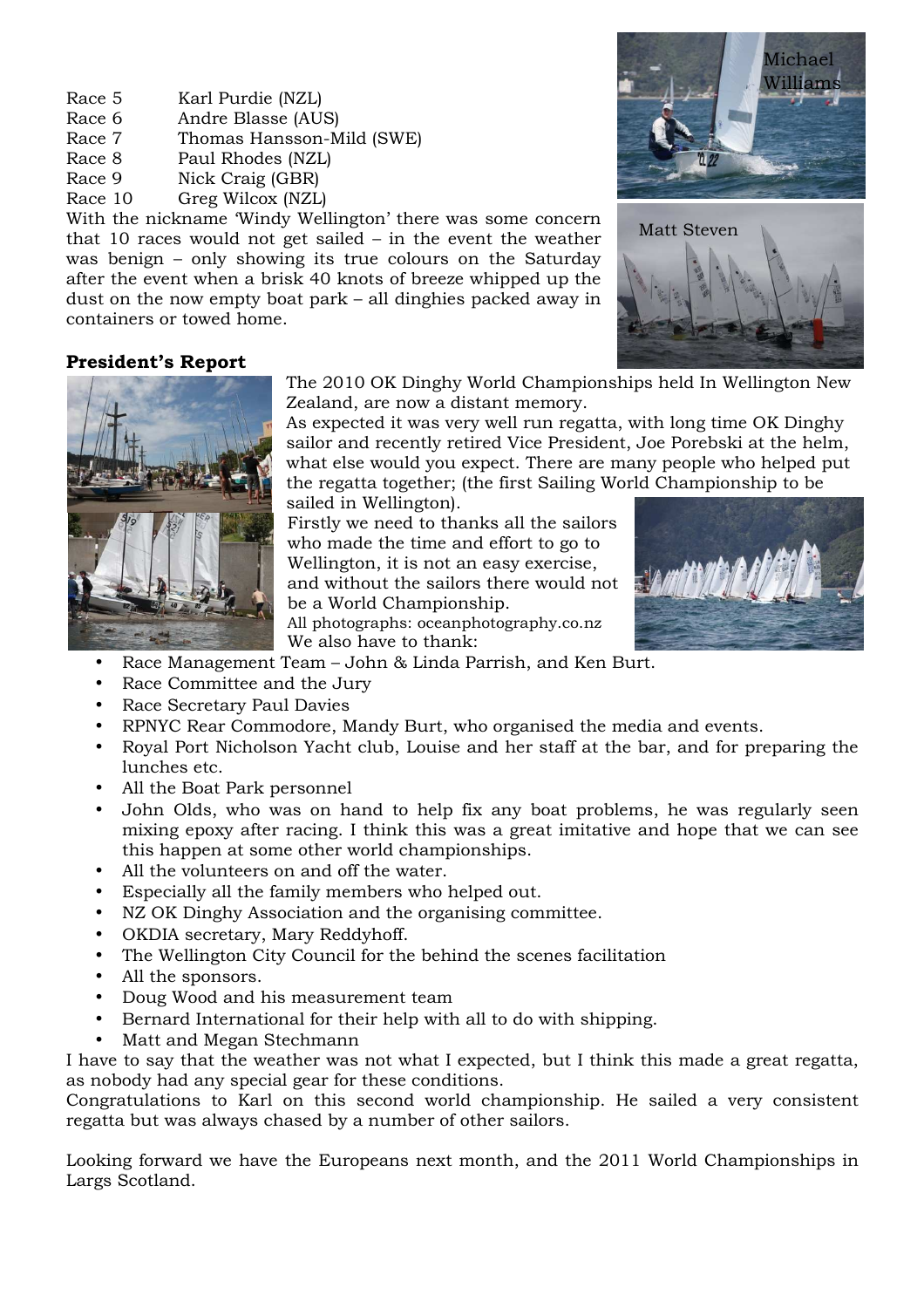We have had some contact with Thailand, which is willing to run a World Championship for us, probably in March some time. The Club would be Royal Varuna Yacht Club (RVYC), in Pattaya, Thailand. Club website: http://www.varuna.org/

They organised the Fireball World in 2000 and 2008, they have just run the Laser Asia Pacific / Master and Laser 4.7 Worlds in March-April this year. Please have a think about this, as it would be fun and the living coats would be quite cheap.

Wishing everyone great sailing Andre Blasse OKDIA President

# **Secretarial matters Congratulations Thomas!**



In recognition of winning the World Championships in Kalmar last year, Thomas Hansson-Mild was awarded the Vinge's Jug at the Sailing Awards for the outstanding sailors of the year by the Swedish Sailing Federation. *"As Thomas lives in Obbola outside Umeå, he has thus shown that it is possible to sail a dinghy at a really high level even in the northern parts of Sweden. He is therefore a great inspiration to dinghy sailors in northern Sweden."*

## **2010 Rules**

The newest set of rules can be found on the OKDIA and ISAF websites. Our thanks go to Alistair Deaves, Chair of Technical Committee, and his team for their work on these. A new measurement form will be published shortly.

# **Weight and COG of masts – OKDIA recommendation**

1. The mast should be dry.

2. The boom pin and any non fixed fittings should be removed.

3. The halyard should be in its sailing position. ie pulled up and the tail secured (or wound) around the mast between the deck ring and the gooseneck.

4. Correctors of up to 1.5kg of any material shall be attached to the mast so that they cannot be easily removed and may be at any position on the mast.

It is expected that a Worlds measurement will ask for the mast to be presented in the same way.

## **R-plaques**

A few members are finding their ISAF stickers are coming detached from their hulls. If resticking is not an option, a replacement may be purchased directly from ISAF www.sailing.org at a cost of £11.00.

## **European Championships at Medemblik**

As of today we have 34 entries, which is looking very promising. The entry closing date is 14th July, after that it will cost you a further  $\epsilon$ 50. Everyone is free to enter as an individual, there being no qualification series.

The NOR can be found here: www.ryc-hollandia.org

## **Wooden boat kits**

As a result of the resurgence of interest in the USA and Canada, I have several enquiries from sailors interested in building their own OKs. In consequence, building plans have been winging their way over the Atlantic. Carl Cramer is one of the lucky recipients! He has written a magnificent article in his weekly magazine http://woodenboat.com/boat/ which is well worth a read. Thanks Carl.

Australia has also been pursuing kit boats. Bill Tyler writes:

*So far, Damien Smith* www.damiensmithdesign.com.au *has produced a computer programme and his CD for laser cutting the plywood materials for the boat. Damien is located in Western*